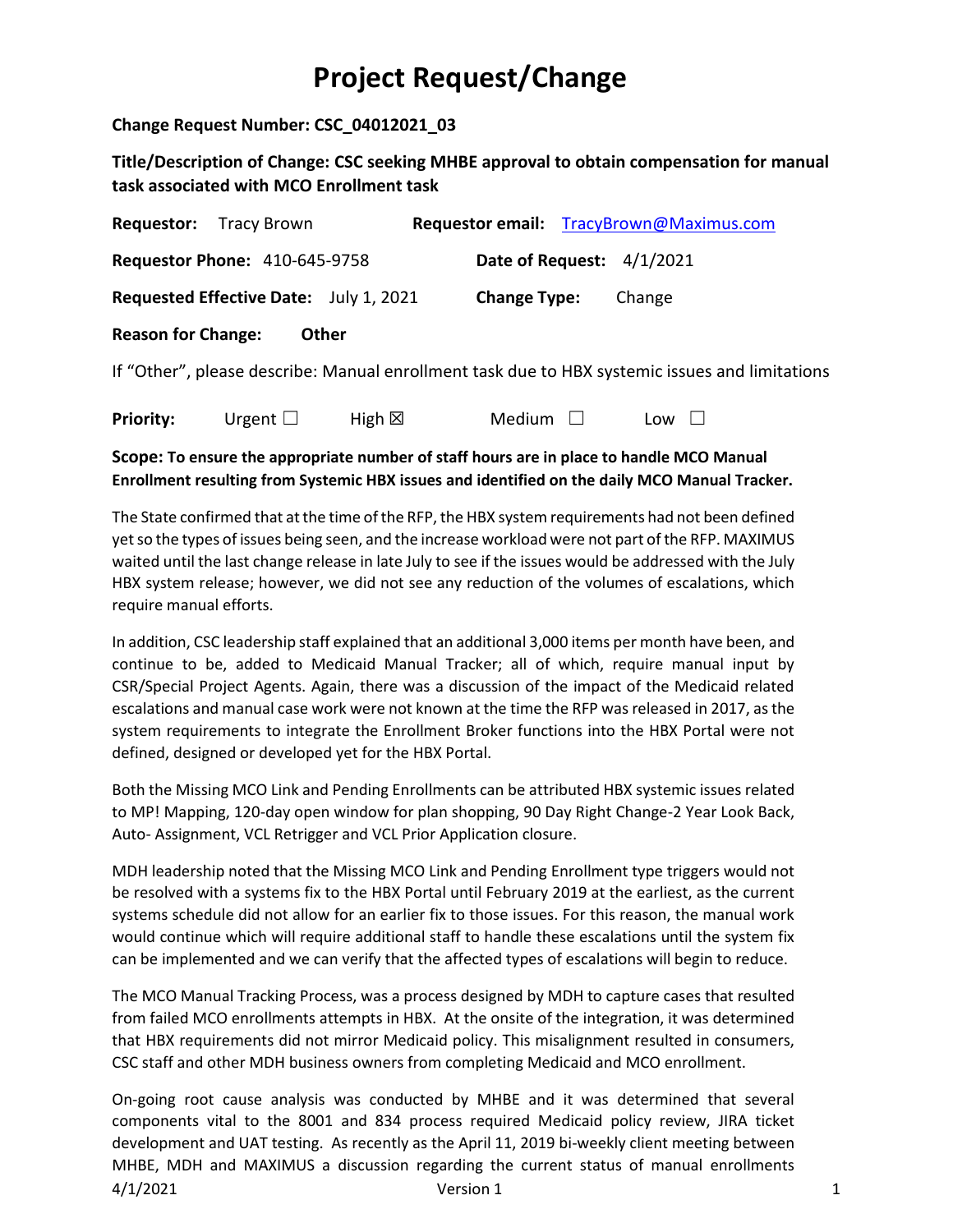occurred. MHBE confirmed a JIRA ticket slated for January 2019 deployment was pulled from the MHBE Release schedule because MHBE could not find any substantive data to support the deployment. After continued discussion, MDH and MHBE both confirmed that there are conditions, systemic in nature, when present will prohibit MCO Plan Shopping in HBX. These conditions are related to open VCLs on prior applications, no AUT transaction generation, 120-day rule as it relates to Annual Right to Change and Pending Enrollments. MAXIMUS completed an analysis of the amount of staff time in minutes and hours each month which was needed to conduct the MCO Tracker work by CSRs, Supervisors and MCO SME during the time period of October 2017 to March 22, 2019 when the Manual Tracker process was not using Salesforce taxonomy and cases were being tracked solely on an Excel spreadsheet and referred to the MDH State Monitors.

| <b>MCO Related Task</b>                                                                                                                                                                                | Time (Hours) | <b>Assumptions</b>                                                                                                                                                                                                                               |
|--------------------------------------------------------------------------------------------------------------------------------------------------------------------------------------------------------|--------------|--------------------------------------------------------------------------------------------------------------------------------------------------------------------------------------------------------------------------------------------------|
| 1) $\sim$ Time spent per CSC<br>CSR/month to record case<br>details on Excel sheet and send<br>cases to Supervisor for review                                                                          |              | Average time/CSR to document and submit Link<br>List issue to Supervisor (hours/month)                                                                                                                                                           |
| 2) $\sim$ Time for Supervisor to<br>validate the data, enter on the<br>CSC MCO tracker and send to<br>MCO SME for additional vetting<br>per month                                                      |              | Average time/Supervisors are required to review<br>and submit Link List issue to site MCO SME<br>(hours/month)                                                                                                                                   |
| 3) MCO CSC SME ~ amount of<br>time spent vetting the list,<br>handing off to State Monitors<br>and any other time spent fixing<br>items sent in error (average<br>hours per audited<br>incident/month) |              | Average time/MCO SME spends to review, edit and<br>submit Link List issue to State Monitors<br>(hours/month). The MCO SME vets ~30%-40 cases<br>received for accuracy of the information before<br>hand-off to the State Monitors for processing |
| <b>Total Hours/Month</b>                                                                                                                                                                               | 253.6        |                                                                                                                                                                                                                                                  |

Even with the new process of using the Salesforce taxonomy drop down menus to track the cases, there is still manual vetting work that is occurring on the part of the Supervisors and MCO SMEs. We currently have two team leads who split this responsibility for vetting cases (morning and afternoon) in order to ensure adequate coverage and timely review of cases prior to handing off to the MDH State Monitors. This is all time spent on work that is uncompensated as these resources are not engaged in actively handling billable calls.

Should the HBX system be upgraded and modified at any time during 2019 such that the manual vetting process is no longer necessary to be performed, nor the outreach to consumers for their cases, the pricing will be modified accordingly. HBX functionality is scheduled in September 2019 (Release 28) which will include an upgrade to present the MCO link on all MCO cases. This should reduce the number of manual tracker cases; however, there will continue to be cases that require special handling when MDH policy cannot be supported by HBX. We will revisit the staffing and volumes on a quarterly basis and can update the charges based upon HBX Portal system releases which occur where we determine an adjustment to the level of effort needed for the manual escalations can be made.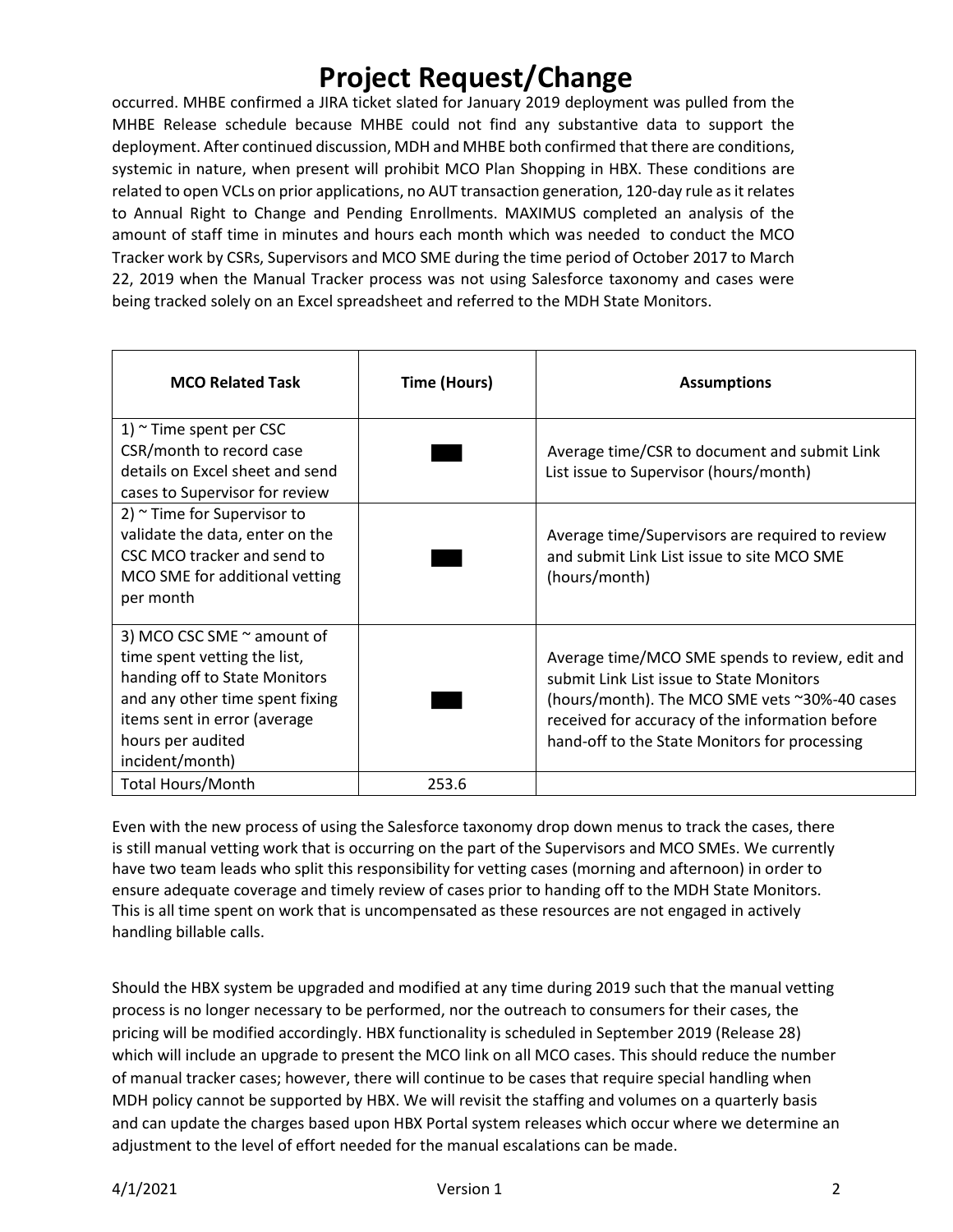HBX functionality upgrades scheduled for September 2019 were due to MD Think deployment. It is anticipated that the JIRA tickets related to MCO Plan Shopping will be reassessed by MHBE Development teams and scheduled for deployment 1st quarter 2020 (Jan -Mar 2020).

The actual volume of cases by month, which required manual work, are listed below by month:

| <b>Month</b>     | <b>Total number of Cases</b> |
|------------------|------------------------------|
|                  |                              |
| <b>July 2019</b> | 2,034                        |
| August 2019      | 2,613                        |
| September 2019   | 3,234                        |
| October 2019     | 2,803                        |
| November 2019    | 2,913                        |
| December 2019    | 2,965                        |
| January 2020     | 2,280                        |
| February 2020    | 2,076                        |
| March 2020       | 1,222                        |
| April 2020       | 947                          |
| June 2020        | 1,213                        |
| <b>July 2020</b> | 1,323                        |
| August 2020      | 1,291                        |
| September 2020   | 1,202                        |
| October 2020     | 1,096                        |
| November 2020    | 1,008                        |
| December 2020    | 981                          |
| January 2021     | 1,110                        |
| February 2021    | 876                          |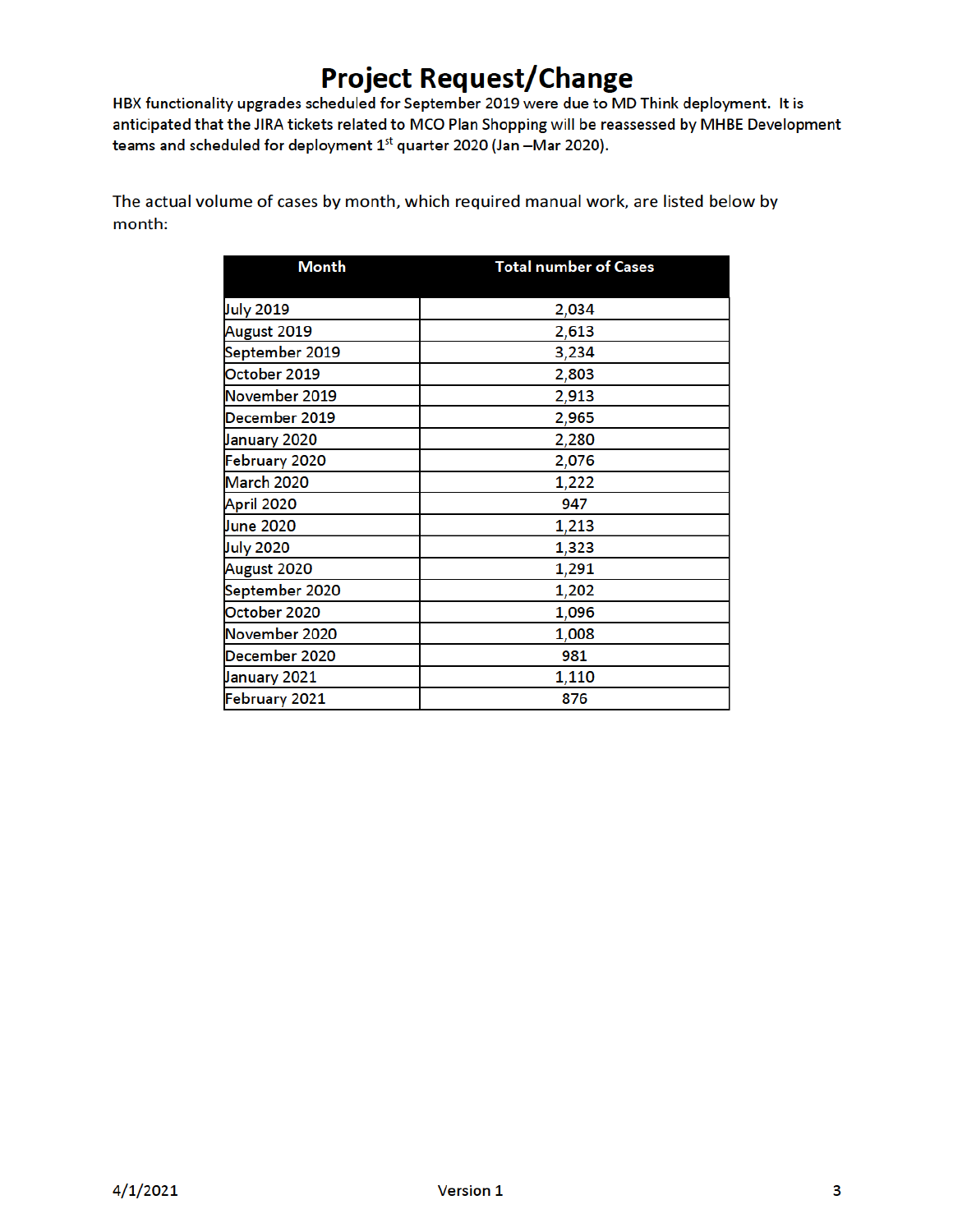A monthly breakdown of costs by worker hour for each type of work engaged in the MCO Tracker work is listed below:

### July-September 2020

|                                                                                                            | <b>July 2020</b> | August 2020 | September 2020 |
|------------------------------------------------------------------------------------------------------------|------------------|-------------|----------------|
| <b>Average Working Hours/Month</b>                                                                         |                  |             |                |
| Total Estimated # of hours needed<br>for MCO Tracker by all staff (CSR,<br><b>Supervisor and MCO SMEs)</b> |                  |             |                |
| <b>Combined Staff Hourly Rate</b>                                                                          |                  |             |                |
| <b>Estimated Monthly Cost to MHBE</b>                                                                      | \$               |             |                |

### October - December 2020

|                                       | October 2020 | November 2020 | December 2020 |
|---------------------------------------|--------------|---------------|---------------|
|                                       |              |               |               |
| <b>Average Working Hours/Month</b>    |              |               |               |
| Total Estimated # of hours needed     |              |               |               |
| for MCO Tracker by all staff (CSR,    |              |               |               |
| <b>Supervisor and MCO SMEs)</b>       |              |               |               |
|                                       |              |               |               |
| <b>Combined Staff Hourly Rate</b>     |              |               |               |
|                                       |              |               |               |
| <b>Estimated Monthly Cost to MHBE</b> | S            |               |               |

### January - March 2021

|                                                                                                            | January 2021 | <b>February 2021</b> | <b>March 2021</b> |
|------------------------------------------------------------------------------------------------------------|--------------|----------------------|-------------------|
| <b>Average Working Hours/Month</b>                                                                         |              |                      |                   |
| Total Estimated # of hours needed<br>for MCO Tracker by all staff (CSR,<br><b>Supervisor and MCO SMEs)</b> |              |                      |                   |
| <b>Combined Staff Hourly Rate</b>                                                                          |              |                      |                   |
| <b>Estimated Monthly Cost to MHBE</b>                                                                      | \$           |                      |                   |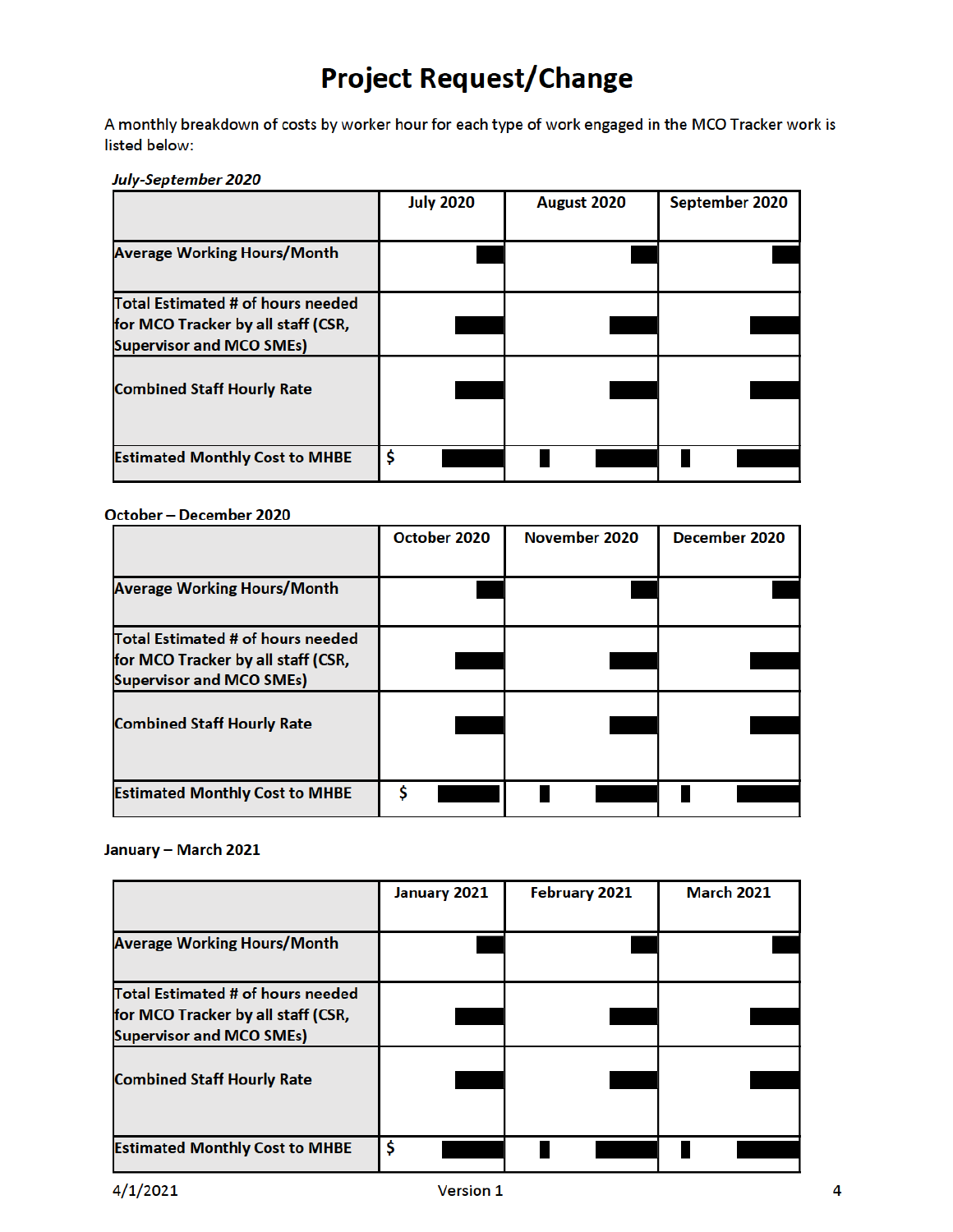### April - June 2021

|                                       | <b>April 2021</b> | <b>May 2021</b> | <b>June 2021</b> |
|---------------------------------------|-------------------|-----------------|------------------|
|                                       |                   |                 |                  |
| <b>Average Working Hours/Month</b>    |                   |                 |                  |
| Total Estimated # of hours needed     |                   |                 |                  |
| for MCO Tracker by all staff (CSR,    |                   |                 |                  |
| <b>Supervisor and MCO SMEs)</b>       |                   |                 |                  |
| <b>Combined Staff Hourly Rate</b>     |                   |                 |                  |
|                                       |                   |                 |                  |
|                                       |                   |                 |                  |
| <b>Estimated Monthly Cost to MHBE</b> | \$                |                 |                  |

The expected Annual Charge for the personnel hours needed July 2020-June 2021:

| <b>MCO Manual Tracker Cases</b>               | \$101,417.07 |
|-----------------------------------------------|--------------|
| Total Cost Needed to handle MCO Tracker tasks |              |

## July - September 2021

|                                                                                                            | <b>July 2021</b> | August 2021 | September 2021 |
|------------------------------------------------------------------------------------------------------------|------------------|-------------|----------------|
| <b>Average Working Hours/Month</b>                                                                         |                  |             |                |
| Total Estimated # of hours needed<br>for MCO Tracker by all staff (CSR,<br><b>Supervisor and MCO SMEs)</b> |                  |             |                |
| <b>Combined Staff Hourly Rate</b>                                                                          |                  |             |                |
| <b>Estimated Monthly Cost to MHBE</b>                                                                      | \$               |             |                |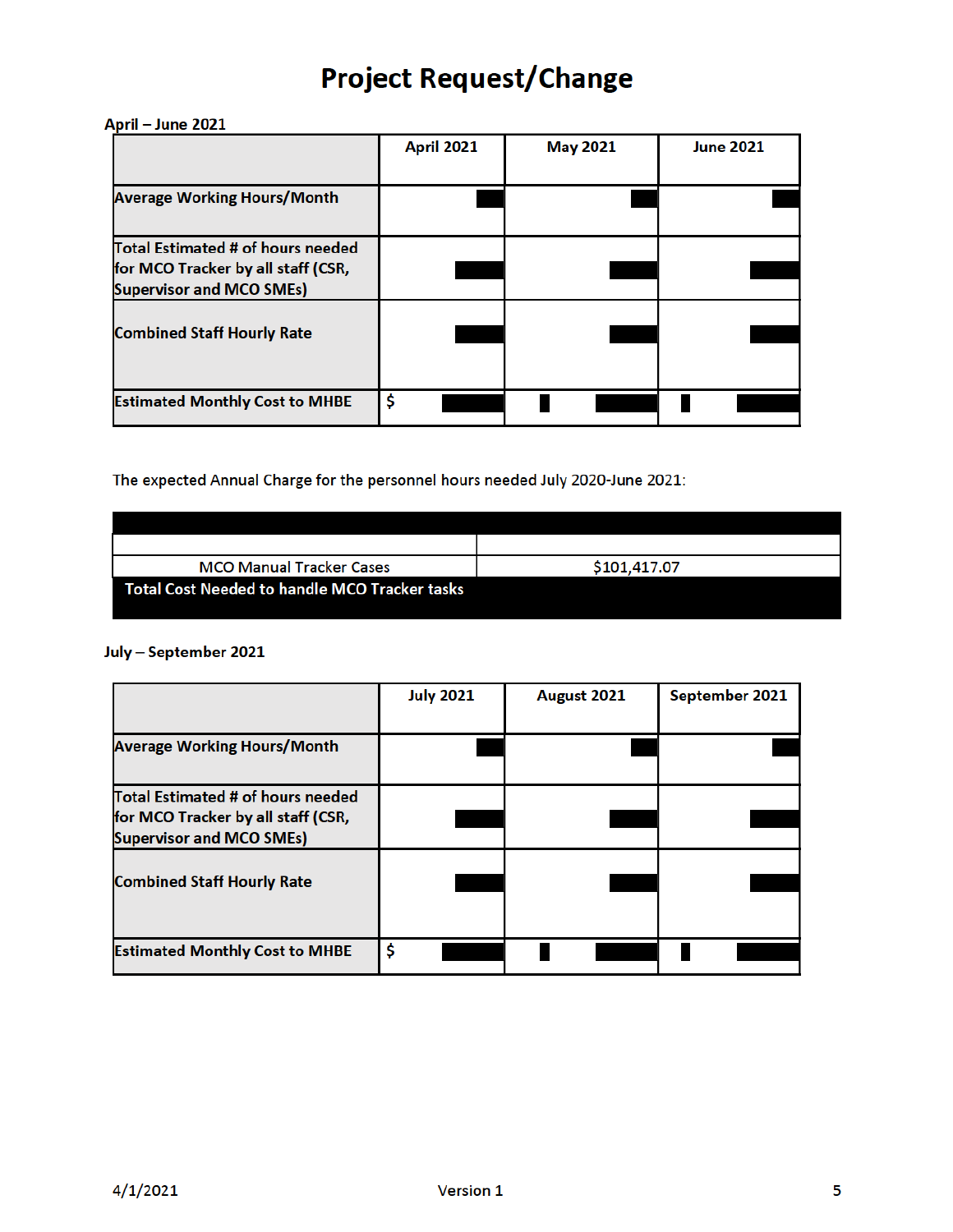October - December 2021

|                                                                                                            | October 2021 | November 2021 | December 2021 |
|------------------------------------------------------------------------------------------------------------|--------------|---------------|---------------|
| <b>Average Working Hours/Month</b>                                                                         |              |               |               |
| Total Estimated # of hours needed<br>for MCO Tracker by all staff (CSR,<br><b>Supervisor and MCO SMEs)</b> |              |               |               |
| <b>Combined Staff Hourly Rate</b>                                                                          |              |               |               |
| <b>Estimated Monthly Cost to MHBE</b>                                                                      | ¢            |               |               |

### January - March 2022

|                                                                                                            | January 2022 | February 2022 | <b>March 2022</b> |
|------------------------------------------------------------------------------------------------------------|--------------|---------------|-------------------|
| <b>Average Working Hours/Month</b>                                                                         |              |               |                   |
| Total Estimated # of hours needed<br>for MCO Tracker by all staff (CSR,<br><b>Supervisor and MCO SMEs)</b> |              |               |                   |
| <b>Combined Staff Hourly Rate</b>                                                                          |              |               |                   |
| <b>Estimated Monthly Cost to MHBE</b>                                                                      | \$           |               |                   |

### April - June 2022

|                                                                                                            | <b>April 2022</b> | <b>May 2022</b> | <b>June 2022</b> |
|------------------------------------------------------------------------------------------------------------|-------------------|-----------------|------------------|
| <b>Average Working Hours/Month</b>                                                                         |                   |                 |                  |
| Total Estimated # of hours needed<br>for MCO Tracker by all staff (CSR,<br><b>Supervisor and MCO SMEs)</b> |                   |                 |                  |
| <b>Combined Staff Hourly Rate</b>                                                                          |                   |                 |                  |
| <b>Estimated Monthly Cost to MHBE</b>                                                                      | \$                |                 |                  |